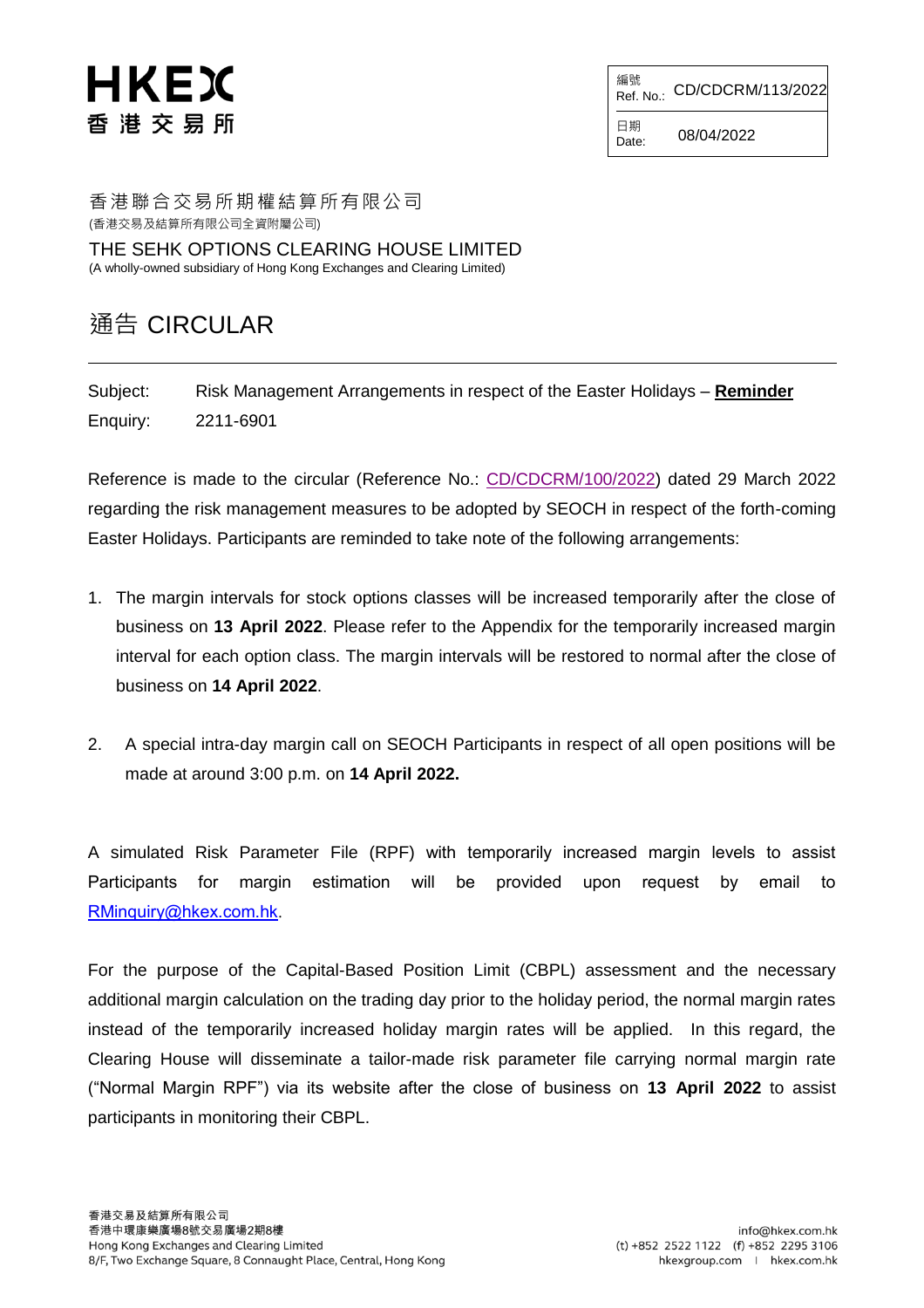The Normal Margin RPF as mentioned above can be downloaded from the HKEX website with the hyperlink stated below:

[http://www.hkex.com.hk/-/media/HKEX-Market/Services/Clearing/Listed-Derivatives/Risk-](http://www.hkex.com.hk/-/media/HKEX-Market/Services/Clearing/Listed-Derivatives/Risk-Management/Reports-and-Data-Download/Simulated-RPF-for-Holiday-Margin/holidayrpf_Apr22.zip)[Management/Reports-and-Data-Download/Simulated-RPF-for-Holiday-](http://www.hkex.com.hk/-/media/HKEX-Market/Services/Clearing/Listed-Derivatives/Risk-Management/Reports-and-Data-Download/Simulated-RPF-for-Holiday-Margin/holidayrpf_Apr22.zip)[Margin/holidayrpf\\_Apr22.zip](http://www.hkex.com.hk/-/media/HKEX-Market/Services/Clearing/Listed-Derivatives/Risk-Management/Reports-and-Data-Download/Simulated-RPF-for-Holiday-Margin/holidayrpf_Apr22.zip)

Please ensure that your staffs are fully aware of both the temporary increase in the margin intervals and the special intra-day margin call and make necessary arrangement with your designated bank. You are also strongly advised to give advanced notice to your clients regarding these arrangements where appropriate and ensure adequate margin deposits from your clients are maintained during the holiday period.

The Clearing House considers it appropriate to remind you the importance of having proper arrangement in place before and after the holiday period as those days are normal settlement days. In case of any key staffs on vacation before and after the holiday period, please ensure that your backup staffs are familiar with the operational and monitoring procedures to adequately monitor your exposure and fulfill the payment obligations to the Clearing House on time. Any failure in meeting the settlement timelines is an event of default under SEOCH Rule 701. Please refer to the circular issued on 9 February 2022 (Ref: [CD/CDCRM/051/2022\)](https://www.hkex.com.hk/-/media/HKEX-Market/Services/Circulars-and-Notices/Participant-and-Members-Circulars/SEOCH/2022/ce_SEOCH_DCRC_051_2022.pdf) for more details on the payment obligations of the Participant and the consequence of the delay or failure in meeting the obligations.

For and on behalf of The SEHK Options Clearing House Limited

Irene Lee Authorized Signatory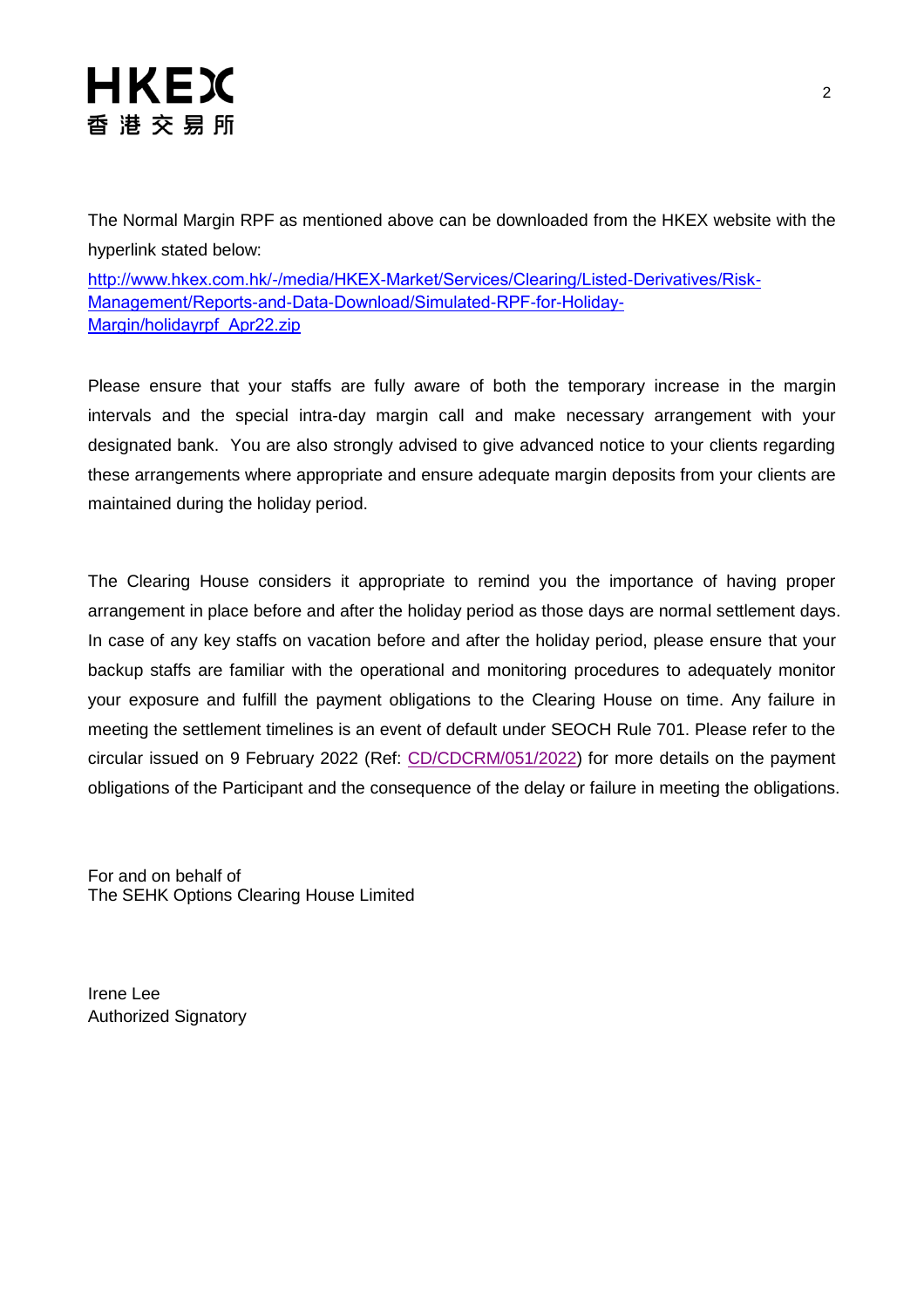| <b>Appendix</b> |  |
|-----------------|--|
|-----------------|--|

| <b>Stock Options Classes</b>                        | <b>Clearing House</b><br><b>Margin Intervals</b><br>as of 8 Apr<br>$(\%)$ | <b>Temporary Clearing</b><br><b>House</b><br><b>Margin Intervals</b><br>(%) |
|-----------------------------------------------------|---------------------------------------------------------------------------|-----------------------------------------------------------------------------|
| <b>iShares FTSE A50 China Index ETF</b>             | $\overline{7}$                                                            | 10                                                                          |
| AAC Technologies Holdings Inc.                      | 14                                                                        | 19                                                                          |
| Anhui Conch Cement Co. Ltd.                         | 9                                                                         | 12                                                                          |
| <b>AIA Group Limited</b>                            | 8                                                                         | 11                                                                          |
| Air China Ltd.                                      | 11                                                                        | 16                                                                          |
| Alibaba Group Holding Ltd.                          | 19                                                                        | 28                                                                          |
| Aluminum Corporation of China Ltd.                  | 13                                                                        | 20                                                                          |
| Alibaba Health Information Technology Ltd.          | 20                                                                        | 29                                                                          |
| ChinaAMC CSI 300 Index ETF                          | $\overline{7}$                                                            | 8                                                                           |
| <b>ANTA Sports Products Ltd.</b>                    | 13                                                                        | 17                                                                          |
| Bank of Communications Co., Ltd.                    | 6                                                                         | $\overline{7}$                                                              |
| The Bank of East Asia, Ltd.                         | $\overline{7}$                                                            | 8                                                                           |
| Baidu, Inc.                                         | 19                                                                        | 29                                                                          |
| Bilibili Inc.                                       | 27                                                                        | 42                                                                          |
| BOC Hong Kong (Holdings) Ltd.                       | $\overline{7}$                                                            | 8                                                                           |
| <b>Budweiser Brewing Company APAC Limited</b>       | 8                                                                         | 12                                                                          |
| <b>BYD Company Limited</b>                          | 15                                                                        | 22                                                                          |
| <b>BYD Electronic International Company Limited</b> | 13                                                                        | 19                                                                          |
| China Communications Construction Company Limited   | 9                                                                         | 12                                                                          |
| China Coal Energy Co. Ltd.                          | 13                                                                        | 19                                                                          |
| China Cinda Asset Management Co., Ltd.              | 9                                                                         | 12                                                                          |
| CGN Power Co., Ltd.                                 | $\overline{7}$                                                            | 10                                                                          |
| China Mobile Ltd.                                   | 6                                                                         | 8                                                                           |
| China Unicom (Hong Kong) Limited                    | 6                                                                         | $\overline{7}$                                                              |
| CITIC Ltd.                                          | 8                                                                         | 9                                                                           |
| CK Hutchison Holdings Ltd.                          | 6                                                                         | 8                                                                           |
| CK Asset Holdings Limited                           | 8                                                                         | 8                                                                           |
| China Life Insurance Company Ltd.                   | $\overline{7}$                                                            | 10                                                                          |
| CLP Holdings Ltd.                                   | 5                                                                         | 5                                                                           |
| China Merchants Bank Co., Ltd.                      | 9                                                                         | 13                                                                          |
| CNOOC Ltd.                                          | 8                                                                         | 11                                                                          |
| Country Garden Holdings Co. Ltd                     | 21                                                                        | 34                                                                          |
| China Overseas Land & Investment Ltd.               | 12                                                                        | 17                                                                          |
| COSCO Shipping Holdings Co., Ltd.                   | 14                                                                        | 21                                                                          |
| Cathay Pacific Airways Ltd.                         | 9                                                                         | 12                                                                          |
| China Petroleum & Chemical Corporation              | $\overline{7}$                                                            | 10                                                                          |
| China Pacific Insurance (Group) Co., Ltd.           | 9                                                                         | 12                                                                          |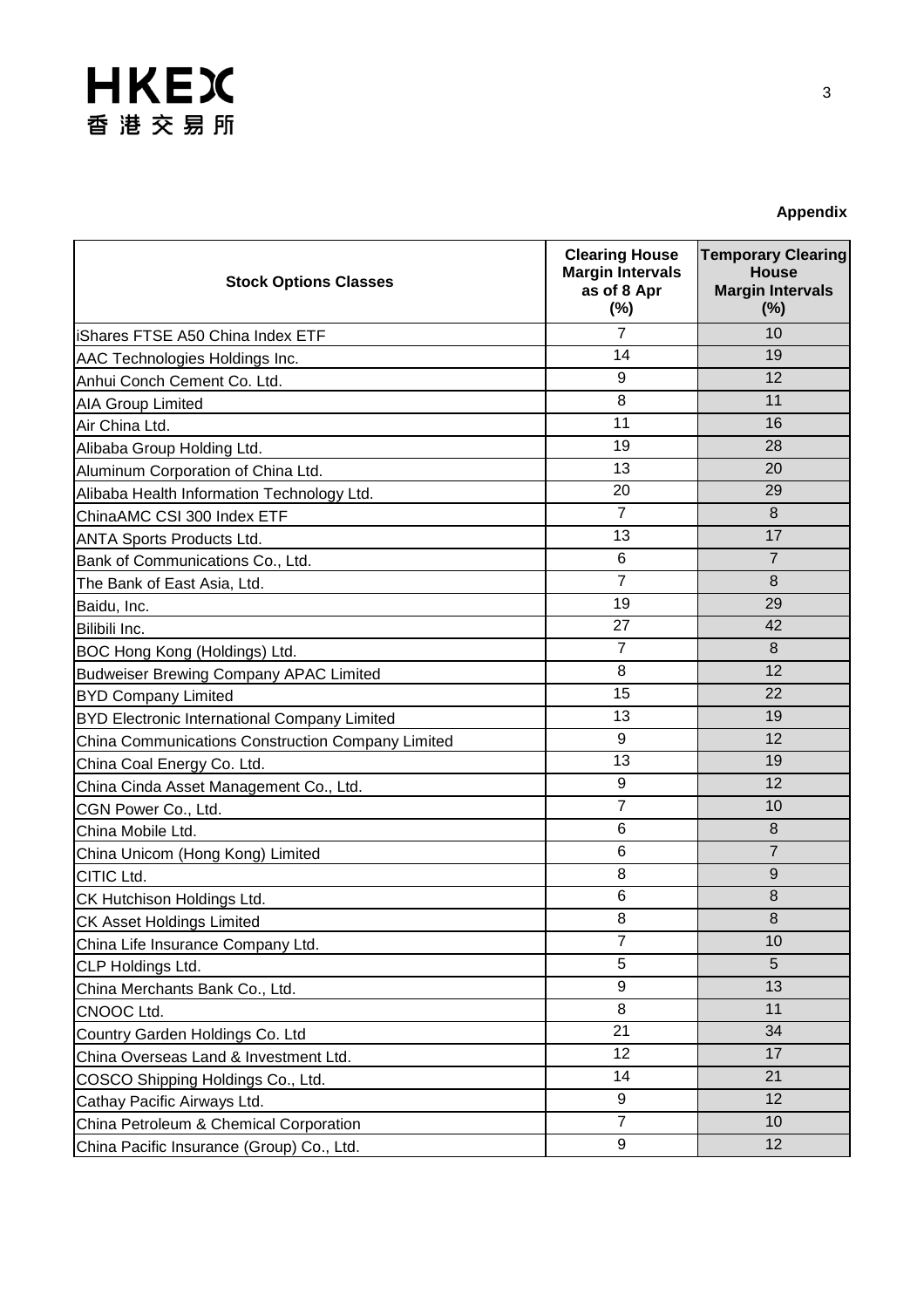| <b>Stock Options Classes</b>                   | <b>Clearing House</b><br><b>Margin Intervals</b><br>as of 8 Apr<br>(%) | <b>Temporary Clearing</b><br><b>House</b><br><b>Margin Intervals</b><br>(%) |
|------------------------------------------------|------------------------------------------------------------------------|-----------------------------------------------------------------------------|
| China Railway Construction Corporation Limited | 8                                                                      | 11                                                                          |
| China Railway Group Limited                    | 8                                                                      | 10                                                                          |
| China Resources Land Ltd.                      | 11                                                                     | 15                                                                          |
| <b>CSOP FTSE China A50 ETF</b>                 | 8                                                                      | 9                                                                           |
| China Shenhua Energy Co. Ltd.                  | 11                                                                     | 15                                                                          |
| <b>CSPC Pharmaceutical Group Ltd</b>           | 11                                                                     | 14                                                                          |
| China CITIC Bank Corporation Ltd.              | 5                                                                      | $\overline{7}$                                                              |
| China Telecom Corporation Ltd.                 | 6                                                                      | $\overline{7}$                                                              |
| CITIC Securities Co. Ltd.                      | 9                                                                      | 12                                                                          |
| Dongfeng Motor Group Co. Ltd.                  | 10                                                                     | 13                                                                          |
| China Evergrande Group                         | 19                                                                     | 30                                                                          |
| Guangzhou Automobile Group Co., Ltd.           | 10                                                                     | 15                                                                          |
| Geely Automobile Holdings Ltd.                 | 12                                                                     | 17                                                                          |
| Xinyi Glass Holdings Limited                   | 11                                                                     | 15                                                                          |
| Ganfeng Lithium Co., Ltd.                      | 14                                                                     | 20                                                                          |
| Galaxy Entertainment Group Ltd.                | 12                                                                     | 17                                                                          |
| Great Wall Motor Co. Ltd.                      | 16                                                                     | 21                                                                          |
| Haitong Securities Co. Ltd.                    | 8                                                                      | 10                                                                          |
| Hang Seng China Enterprises Index ETF          | 10                                                                     | 15                                                                          |
| Haidilao International Holding Limited         | 20                                                                     | 30                                                                          |
| Power Assets Holdings Limited                  | 5                                                                      | 5                                                                           |
| Hong Kong Exchanges and Clearing Ltd.          | 9                                                                      | 13                                                                          |
| Hengan International Group Co. Ltd.            | 6                                                                      | 9                                                                           |
| HSBC Holdings Plc.                             | $\overline{7}$                                                         | 9                                                                           |
| The Hong Kong and China Gas Co. Ltd.           | 9                                                                      | 12                                                                          |
| Henderson Land Development Co. Ltd.            | 6                                                                      | 8                                                                           |
| Huaneng Power International, Inc.              | 16                                                                     | 22                                                                          |
| Hang Seng Bank Ltd.                            | 6                                                                      | $\overline{7}$                                                              |
| JD.com, Inc.                                   | 22                                                                     | 33                                                                          |
| JD Health International Inc.                   | 24                                                                     | 35                                                                          |
| Jiangxi Copper Company Limited                 | 11                                                                     | 16                                                                          |
| Kingdee International Software Group Co., Ltd. | 16                                                                     | 25                                                                          |
| Kunlun Energy Co. Ltd.                         | 15                                                                     | 22                                                                          |
| Kingsoft Corporation Ltd.                      | 16                                                                     | 21                                                                          |
| Kuaishou Technology                            | 21                                                                     | 28                                                                          |
| Li Auto Inc.                                   | 24                                                                     | 33                                                                          |
| Lenovo Group Limited                           | 9                                                                      | 12                                                                          |
| Li Ning Company Limited                        | 15                                                                     | 21                                                                          |
| Link Real Estate Investment Trust              | 5                                                                      | 6                                                                           |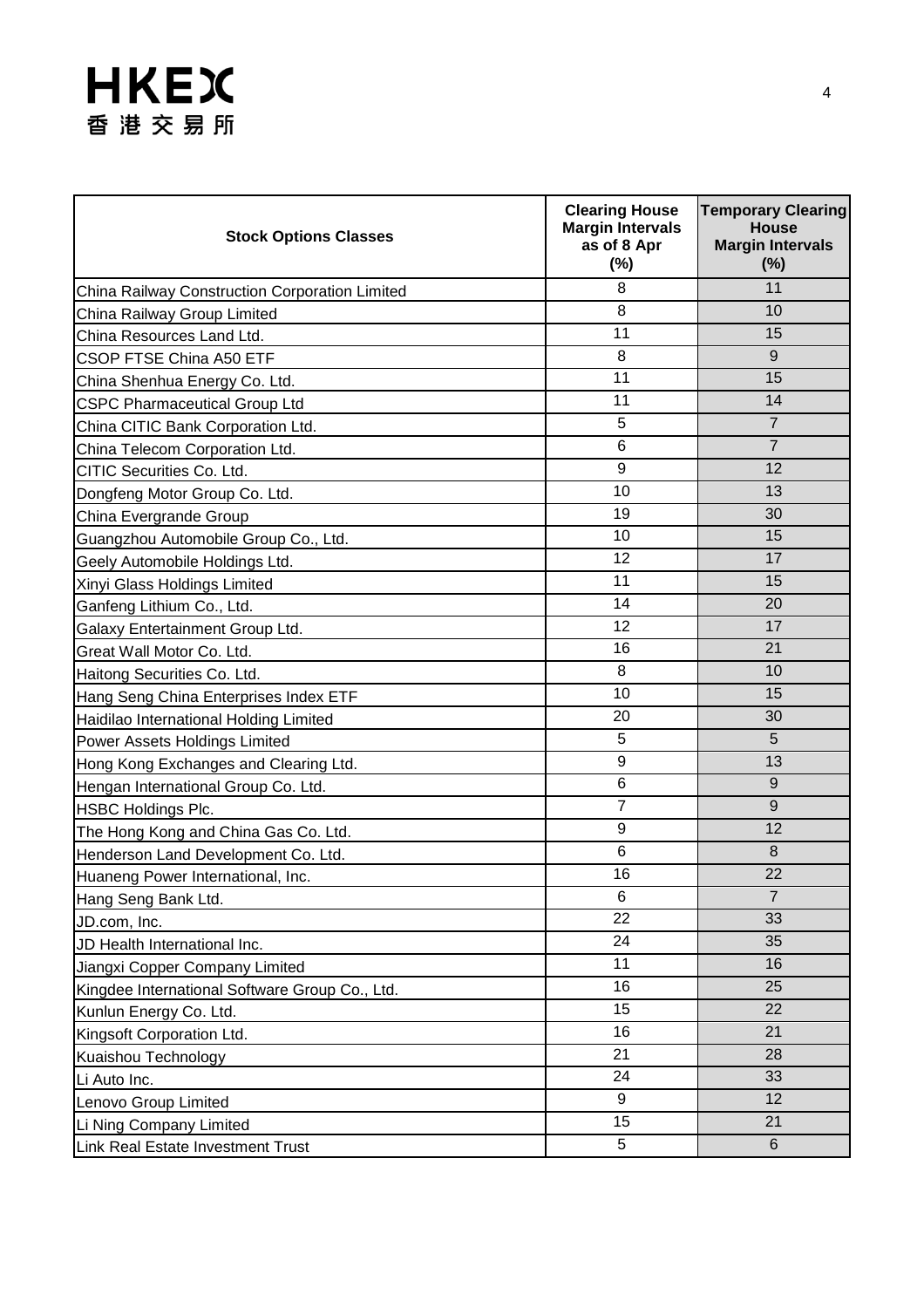| <b>Stock Options Classes</b>                            | <b>Clearing House</b><br><b>Margin Intervals</b><br>as of 8 Apr<br>$(\%)$ | <b>Temporary Clearing</b><br><b>House</b><br><b>Margin Intervals</b><br>$(\%)$ |
|---------------------------------------------------------|---------------------------------------------------------------------------|--------------------------------------------------------------------------------|
| China Mengniu Dairy Co. Ltd.                            | 8                                                                         | 11                                                                             |
| Meituan Dianping                                        | 23                                                                        | 34                                                                             |
| <b>MGM China Holdings Limited</b>                       | 15                                                                        | 22                                                                             |
| XiaoMi Corporation                                      | 12                                                                        | 17                                                                             |
| China Molybdenum Co., Ltd.                              | 14                                                                        | 20                                                                             |
| China Minsheng Banking Corp., Ltd.                      | $\overline{7}$                                                            | 10                                                                             |
| MTR Corporation Ltd.                                    | 5                                                                         | 5                                                                              |
| China National Building Material Company Limited        | 13                                                                        | 19                                                                             |
| New China Life Insurance Co. Ltd.                       | 8                                                                         | 12                                                                             |
| Nongfu Spring Company Limited                           | 13                                                                        | 17                                                                             |
| NetEase, Inc                                            | 16                                                                        | 22                                                                             |
| New World Development Co. Ltd.                          | 6                                                                         | 8                                                                              |
| Ping An Insurance (Group) Co. of China, Ltd.            | 12                                                                        | 17                                                                             |
| PetroChina Co. Ltd.                                     | 8                                                                         | 11                                                                             |
| XPeng Inc.                                              | 24                                                                        | 34                                                                             |
| Ping An Healthcare and Technology Co., Ltd.             | 17                                                                        | 25                                                                             |
| PICC Property and Casualty Company Limited              | 8                                                                         | 12                                                                             |
| The People's Insurance Company (Group) of China Limited | 8                                                                         | 8                                                                              |
| Guangzhou R&F Properties Co., Ltd.                      | 21                                                                        | 31                                                                             |
| Sands China Ltd.                                        | 16                                                                        | 24                                                                             |
| Sino Biopharmaceutical Limited                          | 12                                                                        | 18                                                                             |
| Sun Hung Kai Properties Ltd.                            | 5                                                                         | $\overline{7}$                                                                 |
| Xinyi Solar Holdings Ltd.                               | 10                                                                        | 14                                                                             |
| Shenzhou International Group Holdings Limited           | 12                                                                        | 17                                                                             |
| Semiconductor Manufacturing International Corporation   | 11                                                                        | 14                                                                             |
| Sunny Optical Technology (Group) Co. Ltd.               | 13                                                                        | 19                                                                             |
| Sinopharm Group Co. Ltd.                                | 8                                                                         | 10                                                                             |
| Sunac China Holdings Ltd.                               | 37                                                                        | 52                                                                             |
| Swire Pacific Ltd. 'A'                                  | 8                                                                         | 11                                                                             |
| Tencent Holdings Ltd.                                   | 15                                                                        | 21                                                                             |
| Techtronic Industrial Co., Limited                      | 11                                                                        | 16                                                                             |
| Tracker Fund of Hong Kong                               | 8                                                                         | 12                                                                             |
| <b>Trip.com Group Limited</b>                           | 23                                                                        | 32                                                                             |
| China Vanke Co., Ltd.                                   | 16                                                                        | 23                                                                             |
| <b>Weibo Corporation</b>                                | 17                                                                        | 25                                                                             |
| <b>WH Group Limited</b>                                 | 9                                                                         | 13                                                                             |
| The Wharf (Holdings) Ltd.                               | 10                                                                        | 14                                                                             |
| Want Want China Holdings Ltd.                           | 8                                                                         | 9                                                                              |
| WuXi Biologics (Cayman) Inc.                            | 22                                                                        | 31                                                                             |